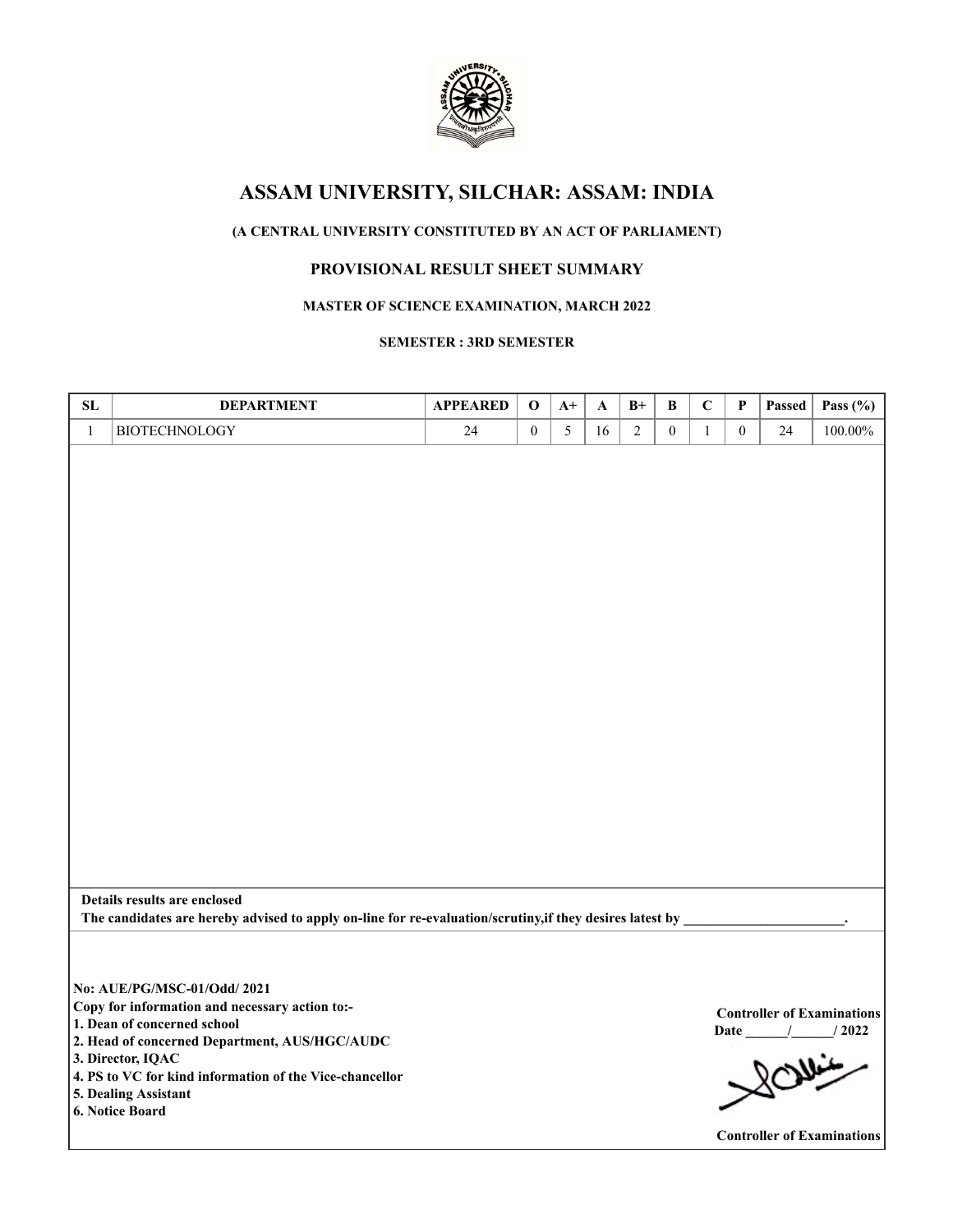

# **ASSAM UNIVERSITY, SILCHAR: ASSAM: INDIA**

# **(A CENTRAL UNIVERSITY CONSTITUTED BY AN ACT OF PARLIAMENT)**

# **PROVISIONAL RESULT SHEET**

#### **MASTER OF SCIENCE EXAMINATION, APRIL 2022**

#### **DEPARTMENT : BIOTECHNOLOGY SEMESTER : 3RD SEMESTER**

| ${\bf SL}$     | <b>ROLL</b> | NO.        | <b>SGPA</b> | <b>Letter Grade</b> | <b>COURSE(S) YET TO CLEAR</b> |
|----------------|-------------|------------|-------------|---------------------|-------------------------------|
| $\mathbf{1}$   | 032120      | 2010600033 | 8.27        | $A+$                |                               |
| $\overline{2}$ | 032120      | 2010600034 | 7.09        | $\mathbf A$         |                               |
| $\mathfrak{Z}$ | 032120      | 2010600035 | 7.66        | $\mathbf{A}$        |                               |
| $\overline{4}$ | 032120      | 2010600036 | 7.48        | $\mathbf A$         |                               |
| 5              | 032120      | 2010600037 | 7.65        | $\mathbf A$         |                               |
| 6              | 032120      | 2010600038 | 7.83        | $\mathbf A$         |                               |
| $\tau$         | 032120      | 2010600039 | 7.44        | $\mathbf{A}$        |                               |
| $\,8\,$        | 032120      | 2010600040 | 8.21        | $A+$                |                               |
| 9              | 032120      | 2010600041 | 6.96        | $\mathrm{B}^{+}$    |                               |
| $10\,$         | 032120      | 2010600042 | 7.89        | $\mathbf{A}$        |                               |
| $11\,$         | 032120      | 2010600043 | 8.64        | $A+$                |                               |
| 12             | 032120      | 2010600044 | 8.34        | $A+$                |                               |
| 13             | 032120      | 2010600045 | 7.87        | $\mathbf{A}$        |                               |
| 14             | 032120      | 2010600046 | 7.89        | $\mathbf A$         |                               |
| 15             | 032120      | 2010600047 | 7.86        | $\mathbf A$         |                               |
| 16             | 032120      | 2010600048 | 7.59        | $\mathbf A$         |                               |
| 17             | 032120      | 2010600049 | 7.76        | $\mathbf A$         |                               |
| 18             | 032120      | 2010600050 | 7.84        | $\mathbf A$         |                               |
| 19             | 032120      | 2010600051 | 8.16        | $A+$                |                               |
| $20\,$         | 032120      | 2010600052 | 7.23        | $\mathbf A$         |                               |
| 21             | 032120      | 2010600053 | 7.24        | $\mathbf A$         |                               |
| $22\,$         | 032120      | 2010600054 | 6.22        | $\mathrm{B}^{+}$    |                               |
| 23             | 032120      | 2010600055 | 5.08        | ${\bf C}$           |                               |

**Letter Grade:**

**O = 9.00 - 10.00; A+ = 8.00 - 8.99; A = 7.00 - 7.99; B+ = 6.00 - 6.99; B = 5.50 - 5.99; C = 5.00 - 5.49; P = 4.00 - 4.99; F = 0.00; Ab = 0.00;**

**Controller of Examinations**